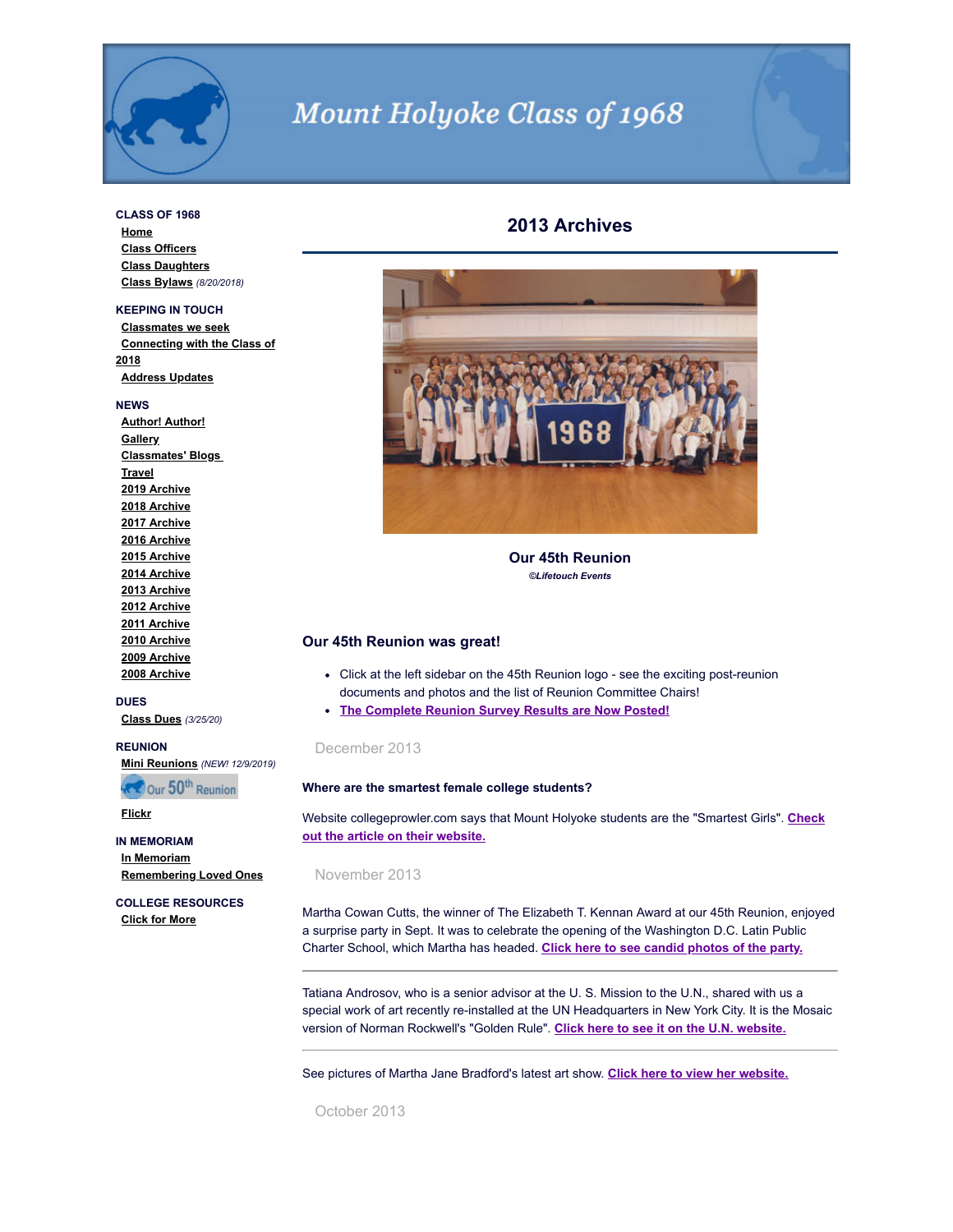

Your class board met on campus at the end of September to build a five-year plan, leading to our 50th Reunion. Special guest Sally Lemaire joined in, adding to the festivity of meeting with Mary Lyon. Pictured (left to right) at the Mount Holyoke Volunteer Conference are (first row) Jane Dolkart and Sally Lemaire; (second row) Paula Braga Leidich, Ellen Jacobson Petrino, Susan Clark Iverson, Mary Lyon, Linda Renasco Cadigan, Nancy Fletcher, Cindy White Morrell, Linda S. Gross.

Contributing their thoughts by email were officers Eloise Prescott Killeffer, Karen Wilbur, and Stephanie Whelan Cosgrove.

Did you know that class participation percentage in giving is very important to the US News and World Report rankings of colleges as well as to grants and philanthropic aid? Every alumna who contributes, at whatever level she is comfortable, helps Mount Holyoke College in so many ways.

Did you know that your everyday activities are immensely interesting to our class? Do you garden? cook? exercise? give care to a loved one? volunteer? Have you seen other classmates? Let us know. Contact our devoted Class Scribe Eloise (**[ehpk1@att.net](mailto:ehpk1@att.net%22)**) with news for the Quarterly Class Notes or Paula (**[paula@leidich.com](mailto:paula@leidich.com%22)**) for website postings, including photos.

We want to hear from you! Drop us a LYON.

#### September 2013

#### **Mary Ann Mears Shares Photos of Sculpture in Progress**

**See these photos from the [website](http://www.maryannmears.com/projects/spun-grace-progress) of Mary Ann Mears.** She has an enormous and dramatic sculpture in progress. It is under fabrication at the Kelco Co. It is fascinating to see the design come to reality.

#### **Your Board to Attend MHC Volunteer Conference**

Your board members will be participating in the Volunteer Conference sponsored by the Alumnae Association and the Office of Advancement on Sep. 27-29. Members are looking forward to learning some of the Alumnae Association's best practices. We will put together our class Five-Year Plan, leading to our 50th Reunion. The plan will be a living document as we progress through 2013-2018.

Among highlights of the conference will be the updated guidelines for the Mount Holyoke Fund. Your Co-Head Class Agents will join workshops focused on this topic. Your other officers will attend sessions relevant to their areas of the Five-Year Plan and gain an initial perspective on the 50th Reunion planning process.

## August 2013

Here is lively news from Cindy White Morrell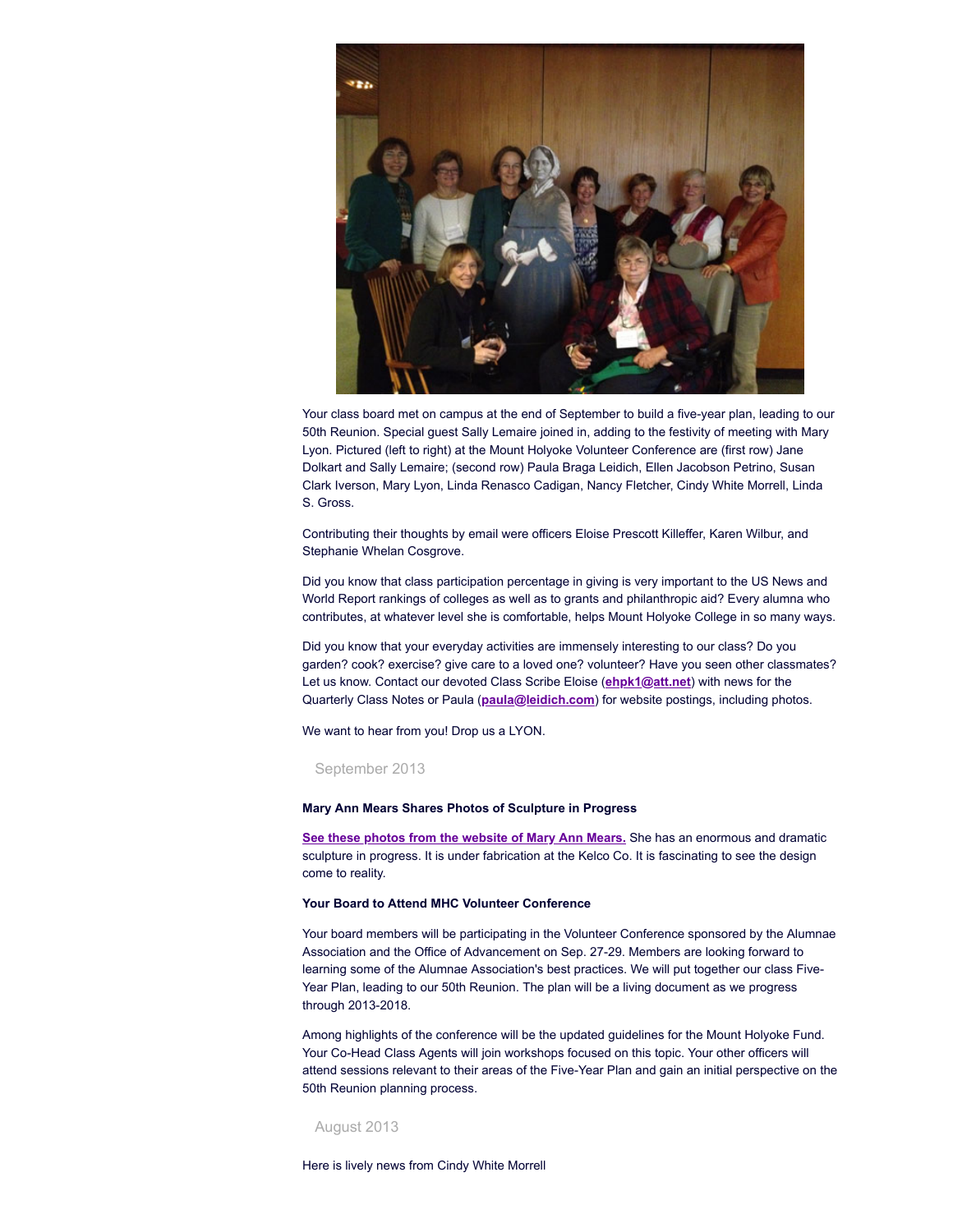I retired formally from MHC after 41 years 12/2011 and began the next phase of my life as day care provider for Chloe Rachel (4.5) and Lucy Kaelyn (1.5) Hough within a few days, 3 days/week. In addition to that I continued work for my depts until my successor was hired and trained in March. 9 months later, Chloe entered kindergarten so it was just Lucy and me (same 3 days). Together we started gymnastics and on other days, I began volunteer work at MHC 1 or 2 mornings/week as well as a personal fitness program. Retirement?? hm!! Plus there is our commitment to our church and music program and my work as class treasurer. Now Chloe starts first grade and Lucy will go back to gymnastics (actually Chloe has been doing it too) by herself. In addition, Cora Jeanne "CJ" joined her sisters on July 22, a little smaller but just as cute. Mom, Jeanne '95, will take almost 3 months off so we are playing that interim time by ear. We'll be back to 2 grandgirls 3/week for sure when she goes back to work. The other big news is that David retires from the West Springfield library on Aug 30. It's been fun getting all our ducks in a row for this. Should make for an interesting fall, and beyond!

## July 2013

## **Reunion Photo Op**

See candid shots of our 45th reunion taken by Ollie Janney **<http://mhcclassof1968.shutterfly.com/4>** and by Jody Hall Cale **<http://mhcclassof1968.shutterfly.com/88>** These images capture the wonderful time we had and cover many of our different activities as a class.

#### **News and Pictures from Martha Cowen Cutts**

In the spirit of the request of the alumnae president, I am sending along this photo. Crys Latham '2000 and I are standing outside the door of the college counseling office where we have prominently displayed the MHC pennant all year. Crys is Washington Latin's first director of college counseling, and she is terrific!



#### **Martha's Christmas in July**

Martha and her husband Steven have this tradition of sending 4th of July Christmas cards (to avoid the 25 December rush...) and this is what they came up with for this year. **[Click](http://www.mhc1968.com/images/070113.pdf) for More**

June 2013

### **Walk in her shoes!**

These are Eloise's Crocs from reunion weekend. As she says, "I've attached what our New Orleans friends would call a bit of lagniappe--a picture of the Crocs I wore for reunion, all decorated for the event. Holly Bean took a picture of them, but this one was done by me, camera upside down (took a few tries, I assure you...)."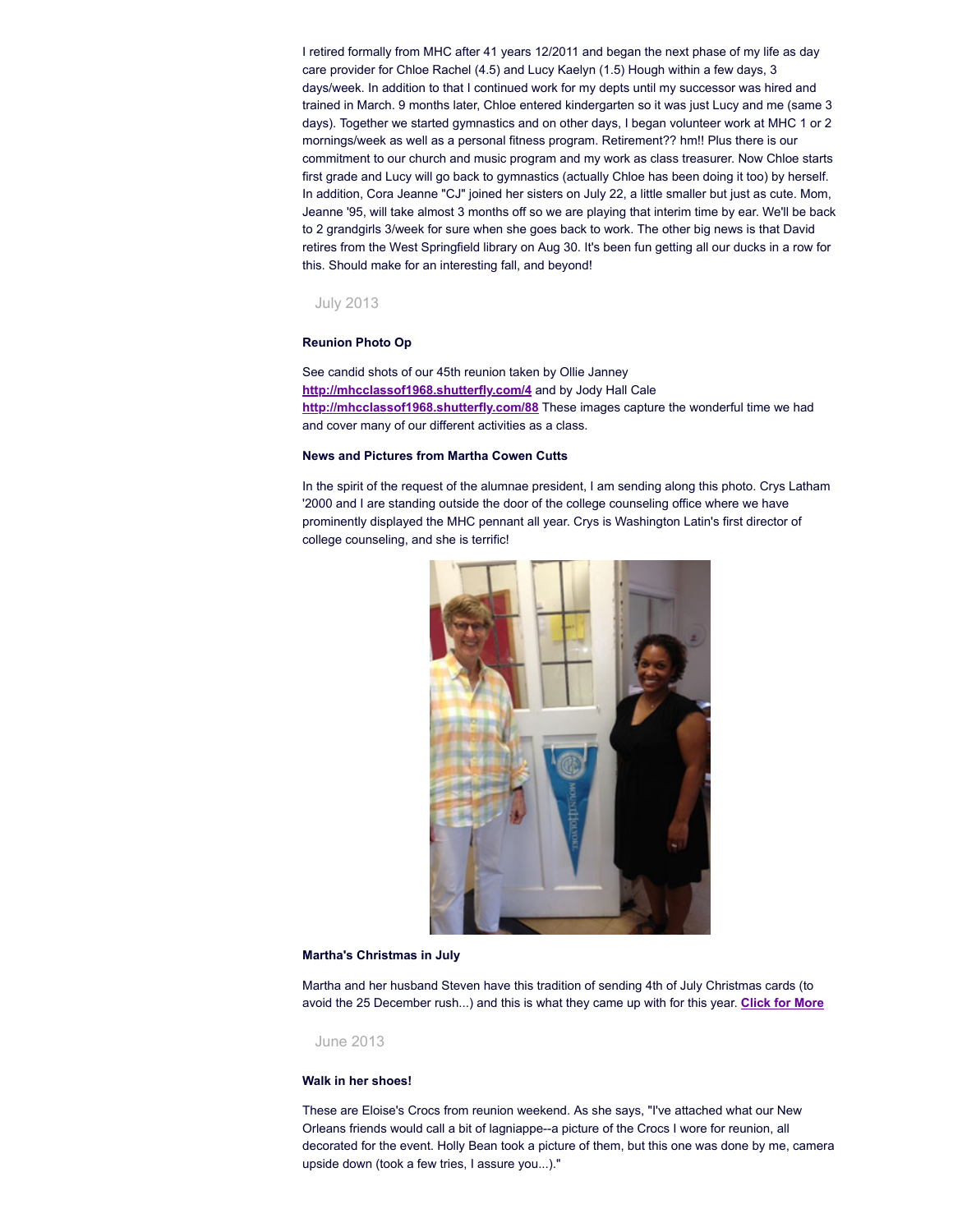

Click the "45th Reunion" logo at the left sidebar to see our indefatigable Reunion Scribe's rembrances and our other important post-reunion documents (class meeting minutes, Cindy's Report from the Treasurer, etc.)

## April/May 2013

## **Latest Artwork by Martha Jane Bradford**

If you saw earlier examples of artwork by Martha Jane Bradford, you can see the latest artwork at:

- DIGITAL ART: Martha Jane Bradford **<http://www.marthavista.com/> <http://marthajanebradford.blogspot.com/>**
- VIRTUAL ART: Alizarin Goldflake http://alizaringoldflake.blogspot.com/

Here is her latest image of white violets:



**Reunion Item Offered by the Class of 1995**

*Dear Class Presidents and Reunion Chairs,*

Whether your reunion is one month or one year away, it is never too early or too late to show *your MHC spirit! With your reunion rapidly approaching, the Class of 1995 wants to make sure*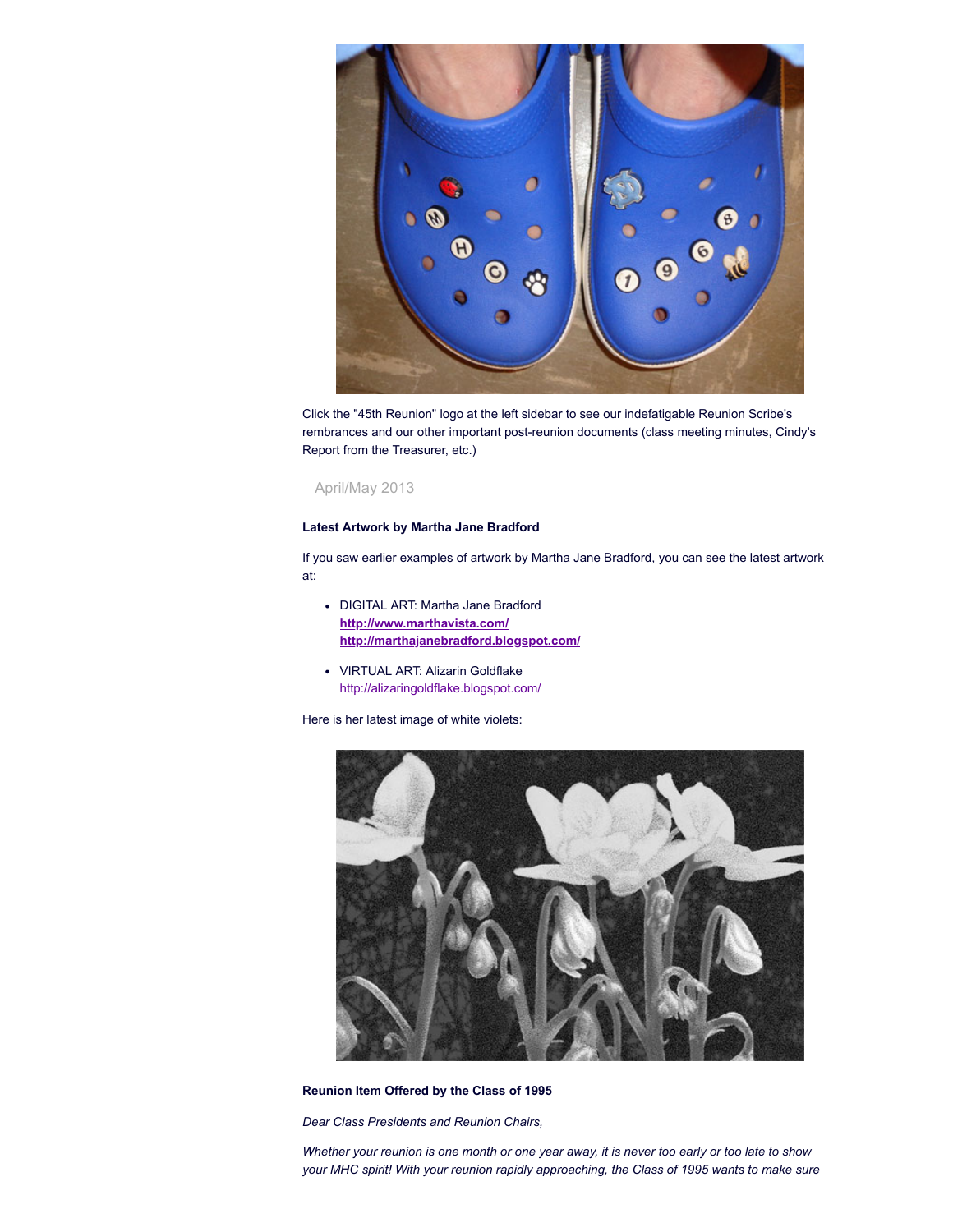*you are aware of a fabulous and fun product we are selling: MHC Temporary Tattoos. Yes, tattoos.*

*Each 4" x 9" sheet contains 10 Mount Holyoke-themed tattoo designs that are sure to satisfy alumnae of all ages. (To see the designs just [click](http://alumnae.mtholyoke.edu/blog/class-of-1995/) here). Tattoos apply easily with water and* last about 5-7 days. The cost is normally \$10 for 1 sheet and \$15 for two, but the following *discount rates are available on bulk orders:*

- *\$6.50 for 20 or more*
- *\$6.00 for 50 or more*

*If you would like to place an order, please contact Rebecca Gold at [rebecca.gold@alumnae.mtholyoke.edu](mailto:rebecca.gold@alumnae.mtholyoke.edu). Remember that these tattoos are also great for minireunions, club events, and any old time you want to feel closer to your dear old alma mater.*

*Wishing you all the best for your reunion,*

*Zosia Wadoski Brown '95 Class President*

March 2013

#### **A tribute to Gloria Barnes from Nancie Fimbel:**

I wish I had been able to attend the memorial service for Gloria. I wanted to see, in particular, if anyone wore glitter around their eyes in Gloria style and how many people wore one of the beautiful scarves she made. One of the things I loved best about Gloria was this glamorous side of her personality. She really seemed to revel in being a woman; it wasn't something she simply took for granted. You could see it in her clothing and her jewelry and her make-up. Nothing overdone; she just always looked feminine and pretty.

Another thing I loved was how much she cared for her children. Annie's loss was a terribly blow, of course, and it took her a long time to figure out how to go on without that important family member. But in the car, when we would drive together to a Mount Holyoke College event, I also heard about the worries and hopes, the love and the joy that JD brought to her life. She cared about him deeply. Sometimes he puzzled her and, as a result, she tried lots of parenting experiments to see how she could be a wonderful mother to him. I'm sure JD will agree that not every experiment was terrific, but I'm confident that he understands their purpose was to support him.

Gloria and I were the same age almost to the day, so I can tell you she died too young. Still, she had a home that she loved; she was happy in retirement; she went on trips to the East Coast that she enjoyed. She knew her life was good, and she was content. What a woman!

#### **Interesting Story About Nancy Speert Slater**

From The Washington Post, Opinion By Lisa Bonos, Published: February 8

Lisa Bonos is Outlook's assistant editor.

When a Harvard student named Gerry filled out a questionnaire for a new computer dating service in 1965, he was matched with six young women. He went out with two who lived nearby but didn't contact the others.

One of those others - Nancy, an English major at Mount Holyoke - sent him a postcard that read simply: "Dear Gerry, Do you exist?"

That note blossomed into weeks of correspondence and eventually a relationship. Nancy and Gerry married two years later, had a son and eventually divorced.

:Their child, Dan Slater, grew up to become a journalist who, in his new book, "Love in the Time of Algorithms," traces the history of computer-mediated matches, from the clunky system that brought his parents together to the sophisticated models of today's dating Web sites.

**Read more on the WP [website.](http://www.washingtonpost.com/opinions/online-love-isnt-a-battlefield-its-a-marketplace/2013/02/07/0801ba26-6ed7-11e2-8b8d-e0b59a1b8e2a_story_1.html)**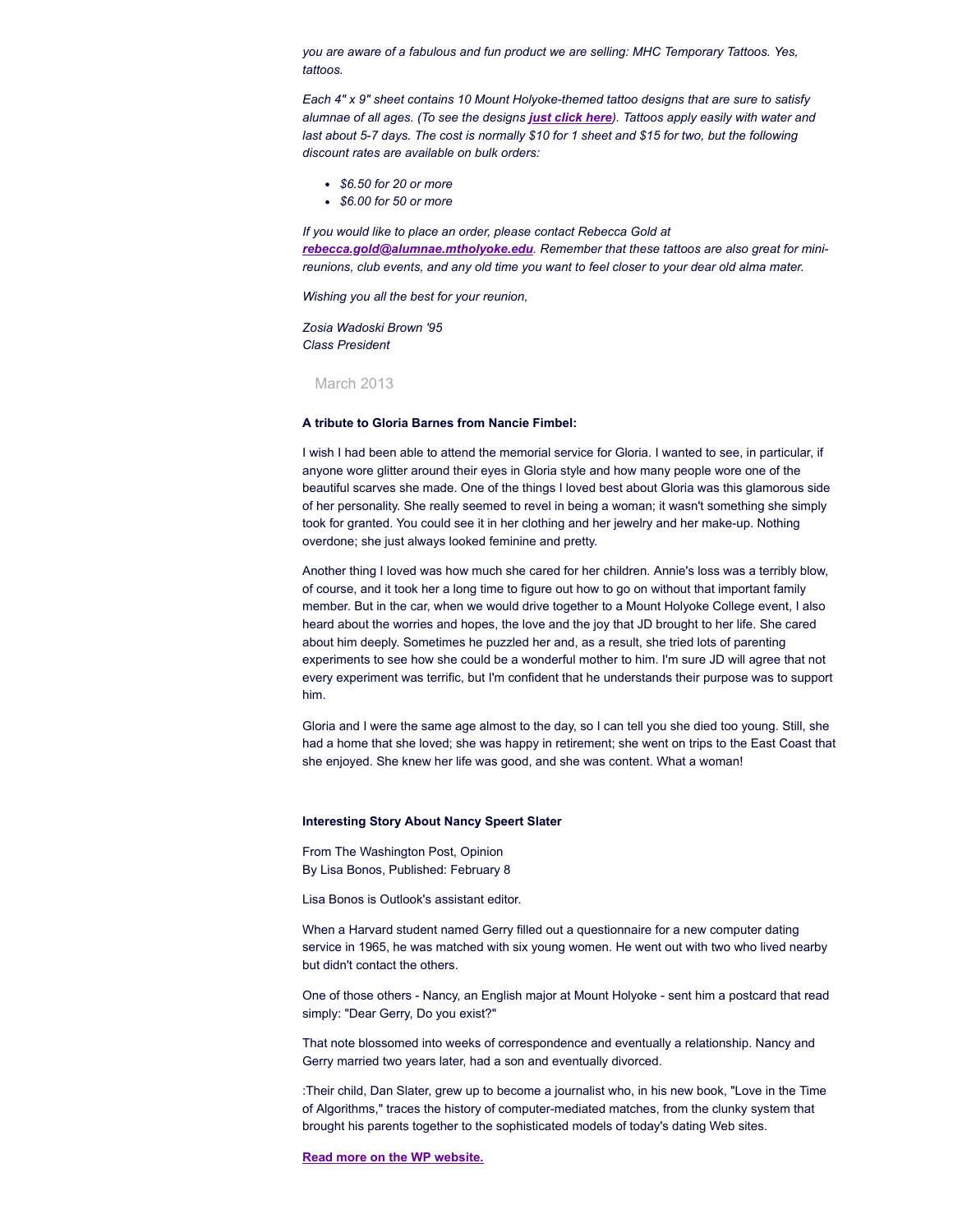#### **See Martha Jane Bradford's Blog for Some Beautiful Images of her Work**

Martha says, "I have a new digital drawing, White Violets, in the works. Values 0-4 are finished one more (the pure whites) to go! If you would like to see earlier stages of the drawing and read a bit about my process, **[please](http://marthajanebradford.blogspot.com/) visit my blog**"



February 2013



## **Classmates Enjoy Remarkable Mini-Reunion**:

The Class of '68 was well-represented on the Alumnae-sponsored trip to the Galapagos Islands in January. Of the four alums who went, three - Judy Byrns Reeves, Eloise Graham Brooks and Eileen Sypher - were all from the Class of 1968. We had a delightful mini-reunion, sharing our lives since graduation, as we also tested our mettle climbing over rocks, jumping in and out of pangas (zodiac boats), and, for Judy and Eloise, deep-water snorkeling (Eileen's mask leaked!) .... all to enjoy the awesome in true MHC fashion, the other alum with us, Kathryn Hall Waterman '52, set for us a high standard to emulate! We were lucky to have MHC's intrepid Jane Zachary, Executive Director of the Alumnae Association, touring with and hosting us on the trip. Photos appear below!

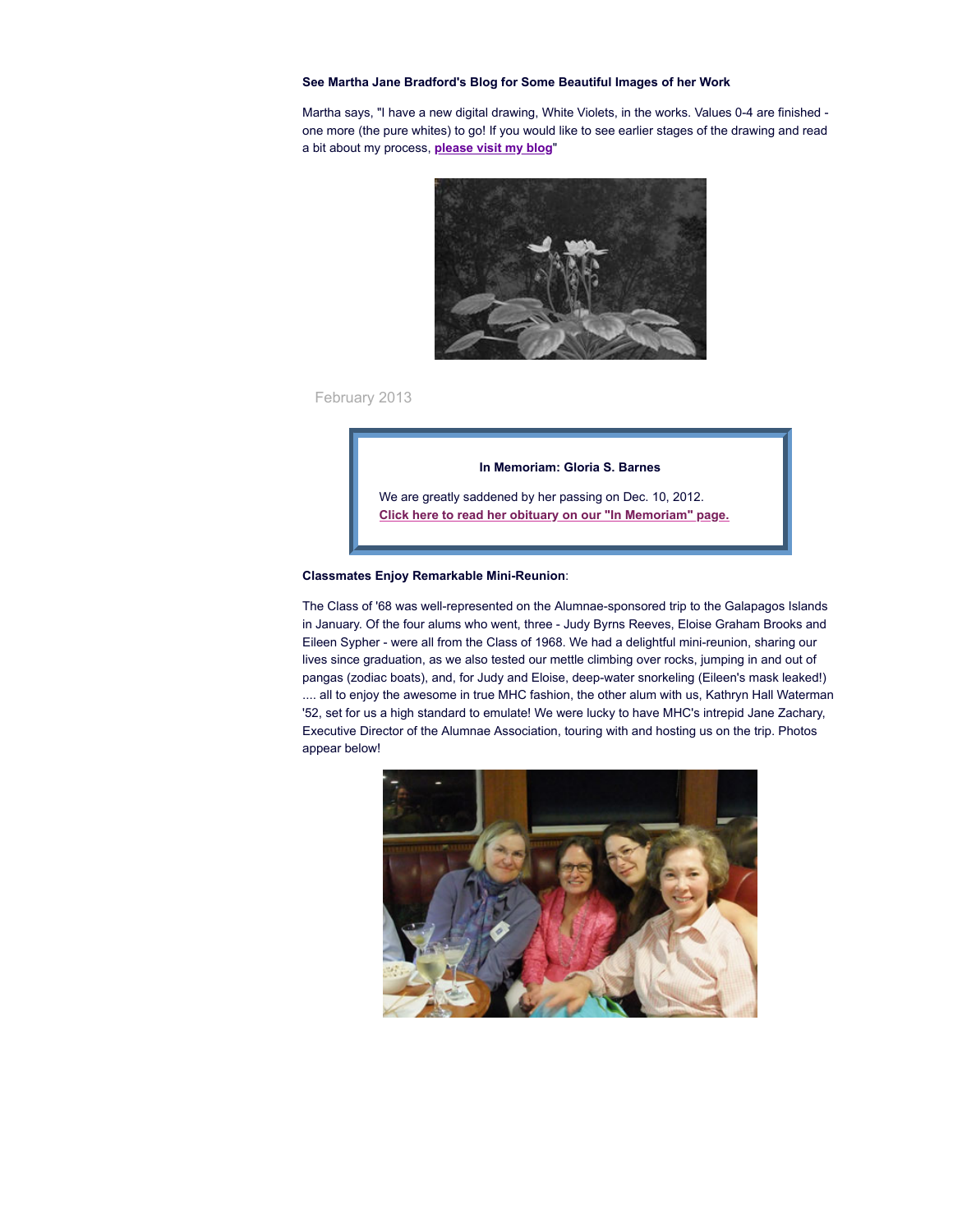